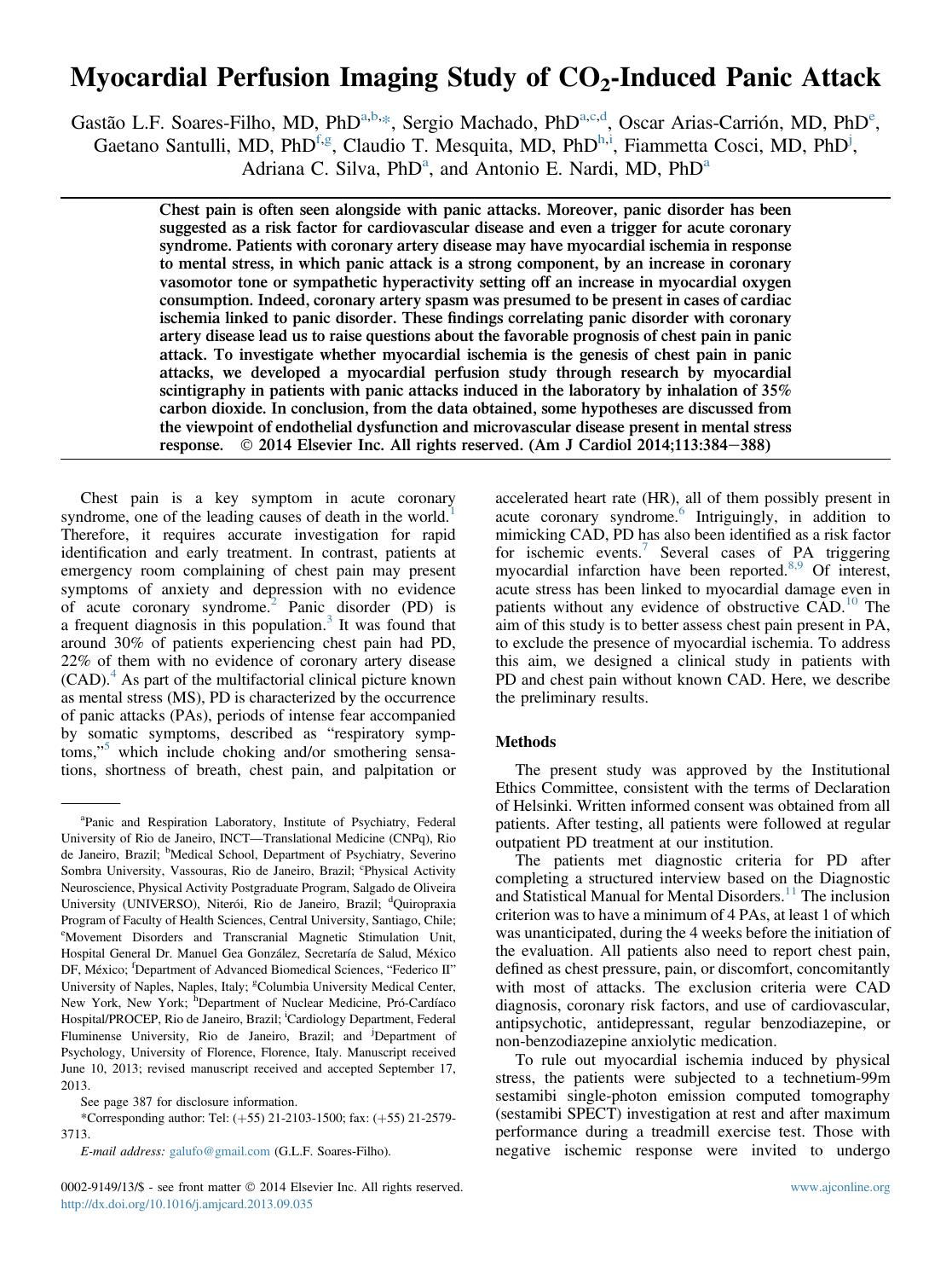Table 1 Age, scores in each subscale of Hospital Anxiety and Depression Scale (HADS), and Mini International Neuropsychiatric Interview (MINI) diagnostic

| Patient        | Age $(yrs)$ | HADS-A | <b>HADS-D</b> | <b>MINI</b>    |
|----------------|-------------|--------|---------------|----------------|
|                | 60          | 15     |               | PD             |
| $\overline{c}$ | 55          | 10     |               | PD/Ag          |
| 3              | 37          | 13     | 4             | PD/Ag          |
| $\overline{4}$ | 34          | 10     | 11            | $PD + MDD$     |
| 5              | 51          | 14     |               | $PD + Ag$      |
| 6              | 25          | 12     | 6             | $PD/Ag + PTSD$ |
| 7              | 50          | 15     | 3             | PD/Ag          |

 $Ag = agoraphobia$ ; MDD = major depressive disorder; PTSD = posttraumatic stress disorder.

a sestamibi SPECT after a carbon dioxide  $(CO<sub>2</sub>)$  panic challenge test. Patients with hypertensive response during treadmill exercise test were also excluded.

The  $CO<sub>2</sub>$  panic challenge consisted of 2 sequential vital capacity inhalations of a gas containing  $35\%$  CO<sub>2</sub> and  $65\%$ oxygen  $(O_2)$ , delivered through a facial mask. Patients with PD are sensitive to small increases in  $CO<sub>2</sub>$ , presenting sudden respiratory distress followed promptly by brief hyperventilation and PA similar to the spontaneous presentation that occurs outside the laboratory setting.<sup>12</sup> Immediately after second gas inhalation, technetium-99m sestamibi was injected as a marker of myocardial perfusion, regardless of whether patients presented a PA. SPECT acquisition was performed and independently interpreted by 2 nuclear cardiology specialists.

To record hemodynamic data, they were outfitted with a 12-lead electrocardiograph, a sphygmomanometer, and a pulse oximeter. A catheter was inserted for injection of the radioisotope. Patients rested for 10 minutes in a quiet room, while baseline HR, blood pressure (BP), oxygen saturation  $(PO<sub>2</sub>)$ , and electrocardiogram were recorded. After  $CO<sub>2</sub>$ challenge, HR, BP,  $PO<sub>2</sub>$ , and electrocardiogram were sequentially recorded every 20 seconds for 4 minutes. The double product (DP), the result of multiplying the HR for systolic BP, is a hemodynamic parameter that mirrors the myocardial  $O_2$  consumption and is directly implicated in states of myocardial ischemia. Patients were submitted to specific scales to measure anxiety and panic response<sup>13,14</sup> before and after the  $CO<sub>2</sub>$  challenge.

## **Results**

So far, 7 patients were studied in our lab, 4 women and 3 men, with ages ranging from 25 to 60 years. All had scores  $>8$ in the subsection anxiety of the Hospital Anxiety and Depression Scale and the Mini International Neuropsychiatric Interview (MINI) diagnosis of PD. Only 1 patient had a score >8 for the Hospital Anxiety and Depression Scale for depression, with an MINI diagnosis of major depressive episode. Age, scores in each subscale of Hospital Anxiety and Depression Scale, and MINI diagnosis are described in Table 1.

After application of the inhalation test of  $CO<sub>2</sub>$ , 57% of patients (4 of 7) showed symptoms and agreed they had a PA. When asked to compare the symptoms after the test with those in spontaneous attacks, 1 patient reported being

| able 2 |                                                                                   |  |  |                                                                                                                                                                   |  |  |  |
|--------|-----------------------------------------------------------------------------------|--|--|-------------------------------------------------------------------------------------------------------------------------------------------------------------------|--|--|--|
|        | The presence and intensity of symptoms after inhalation of carbon dioxide $(CO2)$ |  |  |                                                                                                                                                                   |  |  |  |
|        |                                                                                   |  |  | Patient Nausea Derealization Paresthesia Waves Chest Pain Fear of Dying Fear of Loosing Control Breathlessness Vertigo Palpitations Tremble Sweating Sufficeation |  |  |  |
|        |                                                                                   |  |  |                                                                                                                                                                   |  |  |  |
|        |                                                                                   |  |  |                                                                                                                                                                   |  |  |  |
|        |                                                                                   |  |  |                                                                                                                                                                   |  |  |  |
|        |                                                                                   |  |  |                                                                                                                                                                   |  |  |  |
|        |                                                                                   |  |  |                                                                                                                                                                   |  |  |  |
|        |                                                                                   |  |  |                                                                                                                                                                   |  |  |  |
|        |                                                                                   |  |  |                                                                                                                                                                   |  |  |  |
|        |                                                                                   |  |  |                                                                                                                                                                   |  |  |  |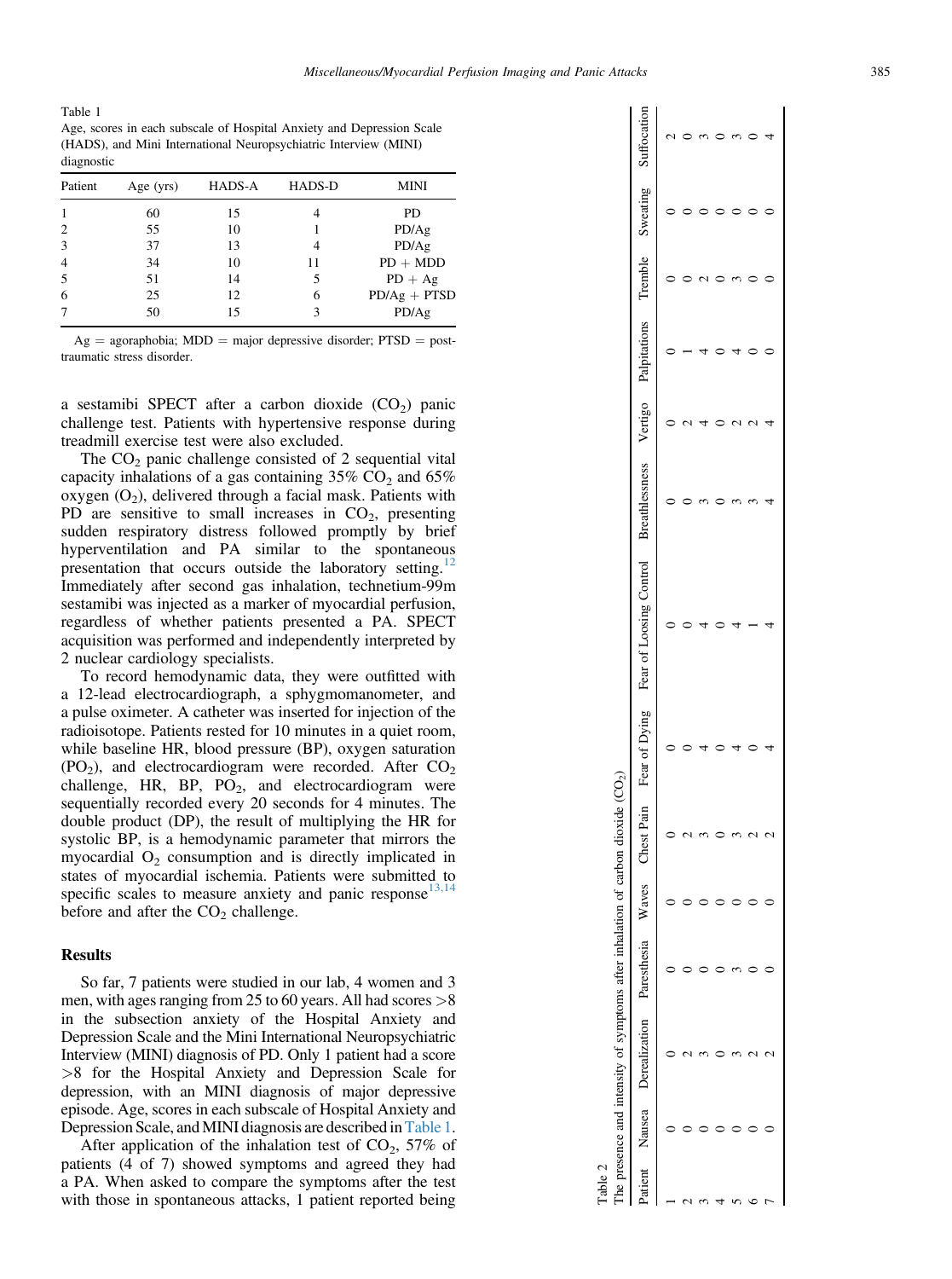| Table 3                                                                 |  |  |
|-------------------------------------------------------------------------|--|--|
| Hemodynamic data of patients after inhalation of carbon dioxide $(CO2)$ |  |  |

| Patient |              |                  | <b>HR</b> |                                                       |     |                  | <b>SBP</b> |                                                       |    |                  | <b>DBP</b> |                                          |
|---------|--------------|------------------|-----------|-------------------------------------------------------|-----|------------------|------------|-------------------------------------------------------|----|------------------|------------|------------------------------------------|
|         | $\Delta T 0$ | ΔΤ<br>20 seconds |           | $\Delta T$ 1 minute $\Delta T$ 4 minutes $\Delta T$ 0 |     | ΔT<br>20 seconds |            | $\Delta T$ 1 minute $\Delta T$ 4 minutes $\Delta T$ 0 |    | ΔΤ<br>20 seconds |            | $\Delta T$ 1 minute $\Delta T$ 4 minutes |
|         | 83           | 87               | 77        | 88                                                    | 130 | 130              | 110        | 130                                                   | 70 | 70               | 70         | 88                                       |
| 2       | 78           | 89               | 83        | 77                                                    | 140 | 160              | 190        | 160                                                   | 90 | 90               | 100        | 100                                      |
| 3       | 76           | 101              | 79        | 72                                                    | 120 | 120              | 120        | 140                                                   | 80 | 80               | 80         | 90                                       |
| 4       | 87           | 107              | 118       | 77                                                    | 130 | 130              | 130        | 140                                                   | 80 | 80               | 80         | 80                                       |
| 5       | 81           | 103              | 84        | 69                                                    | 130 | 130              | 130        | 140                                                   | 80 | 80               | 80         | 80                                       |
| 6       | 62           | 84               | 69        | 63                                                    | 120 | 110              | 110        | 120                                                   | 80 | 80               | 80         | 80                                       |
|         | 85           | 97               | 72        | 61                                                    | 110 | 110              | 130        | 100                                                   | 80 | 80               | 80         | 70                                       |

 $DBP =$  diastolic blood pressure;  $SBP =$  systolic blood pressure.

Table 4 Double product (DP) ( $HR \times$  systolic BP)

| Patient        | DP T <sub>0</sub> | <b>DP T 20</b> | DP T1  | DP T <sub>4</sub> |
|----------------|-------------------|----------------|--------|-------------------|
|                | 10,790            | 11,310         | 8,470  | 11,440            |
| 2              | 10,920            | 14,240         | 15,770 | 12,320            |
| 3              | 9.120             | 12,120         | 9,480  | 10,080            |
| $\overline{4}$ | 11,310            | 13,910         | 15,340 | 10,780            |
| 5              | 10,530            | 13,390         | 10,920 | 9,660             |
| 6              | 7,440             | 9,240          | 7,590  | 7,560             |
|                | 9,350             | 10,670         | 9,360  | 6,100             |

DP T0 = double product before inhalation of  $CO_2$ ; DP T 20 = double product 20 seconds after inhalation of  $CO_2$ ; DP T1 = double product 1 minute after inhalation of CO<sub>2</sub>; DP T4 = double product 4 minutes after inhalation of  $CO<sub>2</sub>$ .

less intense than the spontaneous, 2 patients reported similar intensity, and 1 patient reported symptoms of greater intensity. Analyzing symptoms presented after  $CO<sub>2</sub>$  test, derealization, chest pain, fear of losing control, dizziness, and shortness of breath (hyperventilation) were present in all 4 patients with positive PA. Chest pain was moderate in 2 patients and severe in the other 2 ones. The presence and intensity of symptoms after inhalation of  $CO<sub>2</sub>$  are summarized in Table 2. Although the population studied is not large enough to discuss the results in terms of statistical significance, findings deserve some detailed comments.

Neither of the 2 patients who reported palpitations presented significant variations in HR. Tachycardia occurred in only 1 patient, which denied PA. The evolution of BP, both systolic and diastolic, showed no significant changes, except for patient 2 who showed a curve consistent with a hypertensive response after inhalation of  $CO<sub>2</sub>$  and consequently the patient was the one who hit the DP of greater value (Tables 3 and 4). None of the 7 patients studied showed ischemic or any other electrocardiographic changes after inhalation of CO2.

After analyzing sestamibi SPECT images from the 7 patients, we found that patient 2 demonstrated a reversible myocardial perfusion defect in mid anteroseptal segment consistent with myocardial ischemia (Figure 1), which was not present in both the stress tests previously performed during rest and exercise. Although presented moderate derealization, vertigo, chest pain, and mild palpitation, this patient denied having had PA, but he was the one who showed greater hypertensive response and highest DP, 1 minute after inhaling  $CO<sub>2</sub>$ .

In the prechallenge phase, his HR was 78 beats/min. At 20 seconds, it increased to 89 beats/min, decreasing to 83 beats/min at minute 1. His baseline BP was 140/90 mm Hg. This value has changed in 20 seconds, increasing to 160/ 90 mm Hg, up to 190/100 mm Hg in 1 minute, when his DP reached the peak value of 15.770 beats/min  $\times$  mm Hg. It is noteworthy that this hypertensive response was not present during the exercise test, justifying the fact that the patient was not excluded from the study. The  $PO<sub>2</sub>$  did not change after the test. It is important to report that although he has had the highest DP at studied sample, during treadmill exercise test peak effort, he experienced values much greater than that presented in the  $CO<sub>2</sub>$  challenge test (32,550 beats/  $\min \times \text{mm Hg}$  vs 15,770 beats/min  $\times$  mm Hg), with no evidence of ischemia on electrocardiogram or perfusion deficit on sestamibi SPECT.

### **Discussion**

To the best of our knowledge, this is the first time myocardial ischemia is studied through PA laboratory in patients free of diagnosis or risk factor for CAD. In a previous study, Fleet et  $al<sup>15</sup>$  documented induced myocardial perfusion defects using  $CO<sub>2</sub>$  panic challenge. However, this population had CAD diagnosis and was under full cardiovascular medication.

PAs can cause chest pain by way of several cardiac and noncardiac mechanisms, $16$  often involving the presence of hyperventilation. It is established that increases in respiratory rate, inducing an alkalotic state, can trigger intracellular influx of calcium ions and provoke coronary vasospasm and myocardial ischemia.<sup>17</sup> Furthermore, patients with positive hyperventilation test result are likely to have life-threatening arrhythmias and multivessel spasms.<sup>18</sup> In our results, all 4 patients who had a PA after  $CO<sub>2</sub>$  test presented hyperventilation; 3 classified it as moderate and 1 as severe. None of them presented any perfusion deficit. The only one who presented myocardial perfusion defect did not report any respiratory distress, forcing us to seek a further understanding to the results that do not pass through mechanisms involving hyperventilation. Myocardial ischemia during MS response in patients with CAD may clarify the comprehension of our results.

Myocardial ischemia induced by MS is often silent, $19$  as happened in the case 2 reported. It may be present through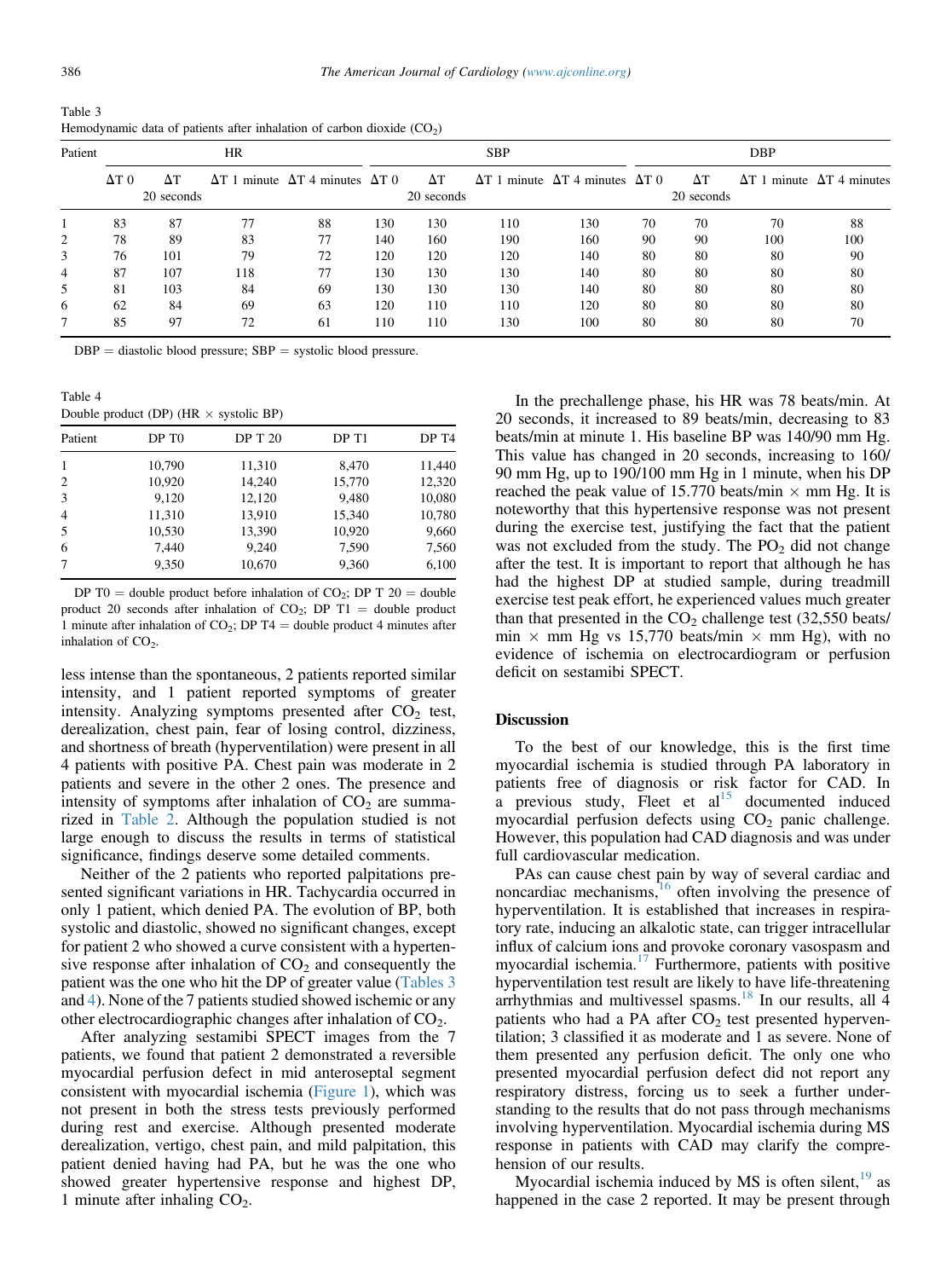

Figure 1. Reversible perfusional defect in midanteroseptal segment (pointed by the red arrows) suggesting myocardial ischemia after CO<sub>2</sub> challenge, not present in images taken during physical stress and rest.

means of an increase in HR, BP, and myocardial contractility, leading to an increase in DP and myocardial oxygen demand.<sup>20</sup> More precisely, HR elevations during laboratory MS are relatively small, contrasting with a relevant BP elevation, as presented in patient 2.<sup>21</sup> Although the value of the DP for induction of ischemia during  $CO<sub>2</sub>$  test was significantly lower than that presented in the exercise testing. So, other mechanisms as an increase in coronary vasomotor tone (vasospasm) and shortening coronary blood flow, from the perspective of endothelial dysfunction and microvascular disease, might also be involved.

In normal conditions, the endothelial tissue acts as a barrier between the intravascular space and arterial smooth muscle, where the production of vascular relaxing and/or contraction factors occurs.<sup>22</sup> So, with intact endothelium, MS normally induces coronary artery vasodilation as a response to sympathetic stimulus. Harris<sup>23</sup> has documented a 64% average increase in flow-mediated vasodilator in this population.

This vasodilation in normal arteries appears to be mediated by the stimulation of  $\beta$ 2-adrenoceptors, which initiate the formation of cyclic adenosine monophosphate and smooth muscle relaxation by the inhibition of myosin lightchain kinase that is responsible for phosphorylating smooth muscle myosin, thereby producing less contractile force and vascular relaxation. $24$  In patients with CAD, endothelial injury blunts these events enabling MS to trigger coronary vasoconstriction and myocardial oxygen offer and/or demand imbalance.25 Some reports showed that coronary microcirculation fails to dilate during  $MS<sup>26</sup>$  Interesting to note that in our report, patient 2 was the one who reached the highest BP values. In an animal model study, borderline hypertensive rats exposed to stress displayed impaired arterial dilation in response to acetylcholine.<sup>2</sup>

Indeed, angiography has documented a peculiar coronary response at the site of atherosclerosis during the arithmetic performance test. Segments with stenosis have suffered constriction, whereas the segments without atherosclerotic disease have not changed significantly or showed vasodilation, indicating that atherosclerosis disturbs the vasomotor response typical of large coronary arteries.<sup>28</sup> Reinforcing this view, myocardial perfusion deficits after MS have been documented in subjects with CAD with previous normal

exercise or chemical nuclear stress test results.<sup>29</sup> Possibly  $CO<sub>2</sub>$  challenge test could trigger myocardial ischemia by the same mechanisms. What that calls attention in our series is that the patient who denied having a PA came to present perfusion deficit in myocardial scintigraphy, and after testing, the patient complained of weak symptoms such as mild chest pain, palpitations, dizziness, and no panic. Hemodynamic data however showed increases in systolic BP and HR, suggesting hyperadrenergic activity. Fleet et al<sup>15</sup> found that about 50% of controls who did not develop a PA showed perfusion defects with the challenge of  $CO<sub>2</sub>$ , proposing 3 possible explanations: a startle response inducing perfusion defect, a redistribution of blood flow secondary to a  $CO<sub>2</sub>$ -induced vasodilatation in certain coronary vessels, and a tendency of patients in the control group to deny panic symptoms.

PA has the ability to act as a powerful mental stressor. Based on translational medicine goals,  $30$  an integrated application of innovative tools, clinical methods, and technologies to improve the understanding of health problems and the use of  $CO<sub>2</sub>$  challenge followed by sestamibi SPECT represents a useful diagnostic method to investigate chest pain in patients with PD.

### **Disclosures**

The authors have no conflicts of interest to disclose.

- 1. Okrainec K, Banerjee DK, Eisenberg MJ. Coronary artery disease in the developing world. Am Heart J 2004;148:7-15.
- 2. Soares-Filho GL, Freire RC, Biancha K, Pacheco T, Volschan A, Valença AM, Nardi AE. Use of the hospital anxiety and depression scale (HADS) in a cardiac emergency room-chest pain unit. Clinics  $2009:64:209 - 214.$
- 3. Steptoe A, Kivimäki M. Stress and cardiovascular disease. Nat Rev Cardiol 2012:9:360-370.
- 4. Lynch P, Galbraith KM. Panic in the emergency room. Can J Psychiatry 2003;48:361-366.
- 5. Freire RC, Valença AM, Nascimento I, Lopes F, Mezzasalma MA, Zin WA, Nardi AE. Clinical features of respiratory and nocturnal panic disorder subtypes. Psychiatry Res 2007;152:287-291.
- 6. Bellemain-Appaix A, O'Connor SA, Silvain J, Cucherat M, Beygui F, Barthélémy O, Collet JP, Jacq L, Bernasconi F, Montalescot G; ACTION Group. Association of clopidogrel pretreatment with mortality, cardiovascular events, and major bleeding among patients